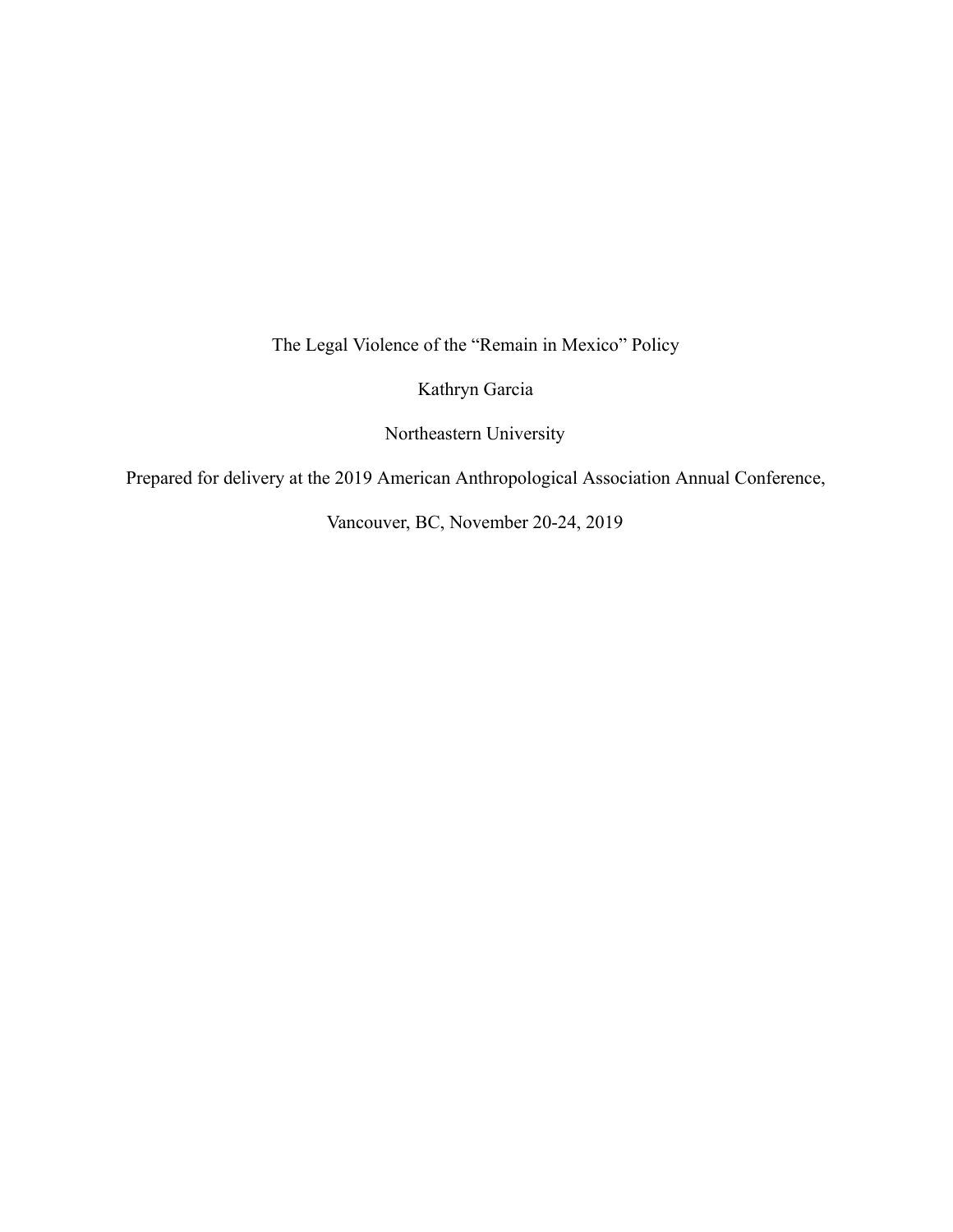Jose is a severely cognitively disabled 28 year old man from El Salvador who has the mental capacity of a 4 year old. His mother and siblings had already been living in the United States for several years after they escaped El Salvador to flee the gang violence there. After considerable weeks of travel, in March of this year Jose arrived in El Paso, Texas, with his cousin who was his primary care taker in El Salvador to seek asylum. Upon arriving to the U.S./Mexico Border, Jose was forcefully separated from his cousin, regardless of his mental disability and doctor's note detailing his condition, and put into the "Remain in Mexico" program after being questioned and detained by border patrol for two weeks. Without anyone to help him and separated from his cousin, he was dropped off in Ciudad Juárez with no guidance on where to go, how to come to the United States for his future court dates, and no assistance whatsoever. Jose, a severely mentally disabled man at the mercy of the Trump administration, was stranded in Mexico completely alone.

According to the Department of Homeland Security (DHS), "The U.S. is facing a security and humanitarian crisis on the Southern border," and the response has been to push the legally dubious, highly controversial and bizarrely named Migrant Protection Protocols (MPP) also known as Remain in Mexico. The program forces people such as Jose to wait in Mexico for their asylum cases to conclude. MPP began in Tijuana as a pilot in January of 2019, but was not allowed to expand until May of 2019. As of October of 2019, over 50,000 individuals have been enrolled in the Remain in Mexico program. For this talk, I will discuss the story of Jose, an emblematic case of both the abuses of MPP and the usage of legal violence to deter or prevent people from seeking asylum. During the summer of 2019, I spent ten weeks conducting fieldwork that included court observations, interviews and participant observation with asylum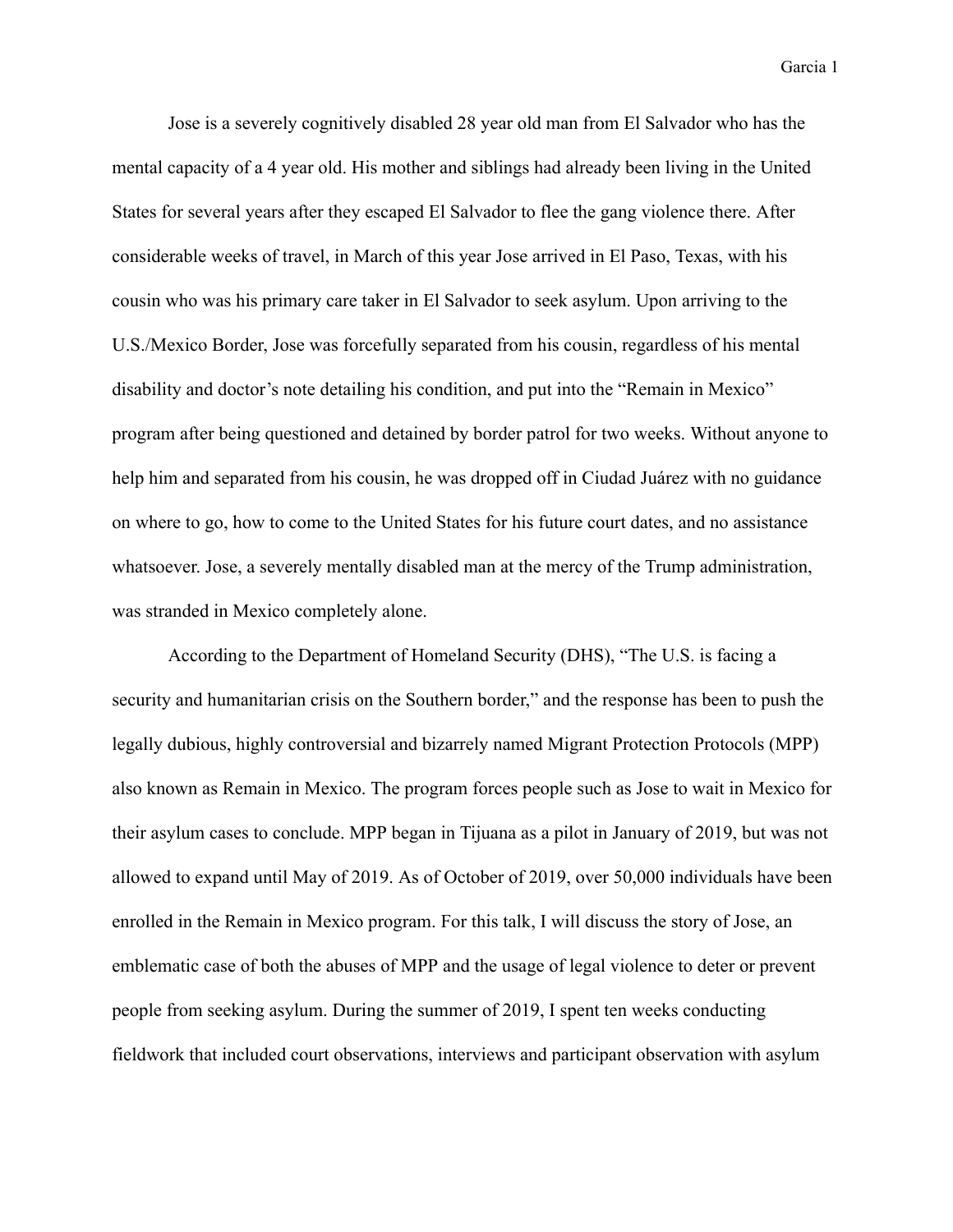seekers, lawyers and activists in El Paso and Ciudad Juárez. According to our court observations, 84% of respondents have claimed they have a fear of returning to Mexico while only 5% have passed their non-refoulement interview and been taken out of the program. Additionally, DHS has created a guise that the policy specifically excludes and protects "vulnerable populations," but this could not be further from the truth.

In the past, wherein individuals who were seeking asylum were apprehended a foot onto U.S. soil if they crossed between ports of entry or if they legally presented themselves at a port of entry, they were still considered to be safe from some of the exceptionally dangerous conditions faced on the journey crossing through Mexico. Although being taken into ICE custody presents its own set of dangers and myriad of abuses, being constricted to wait in dangerous Mexican border cities is a strategic move by the United States to subject migrants to violence such as rape, kidnapping, extortion, and murder to deter further immigration as a whole. As made clear by Jeremy Slack in his recent book, *Deported to Death: How Drug Violence Is Changing Migration on the US–Mexico Border,* "the narco-geography of Mexico often clashes with migration and deportation patterns...sucking people into a conflict that they never expected" (2019, p. 75).

The very placement of migrants into MPP constructs them as "bogus refugees." Much like how Alison Mountz describes the criminalization and construction of "bogus refugees" from China to Canada in the late 1990s wherein "a person's location is bound up with his or her criminalized identity," the United States is effectively "seizing moments of 'crisis' [in this case the crisis of migrants coming from Central America to the United States in caravans] to justify tactics to keep displaced persons elsewhere, away from sovereign territory," (2010, p. 112-113).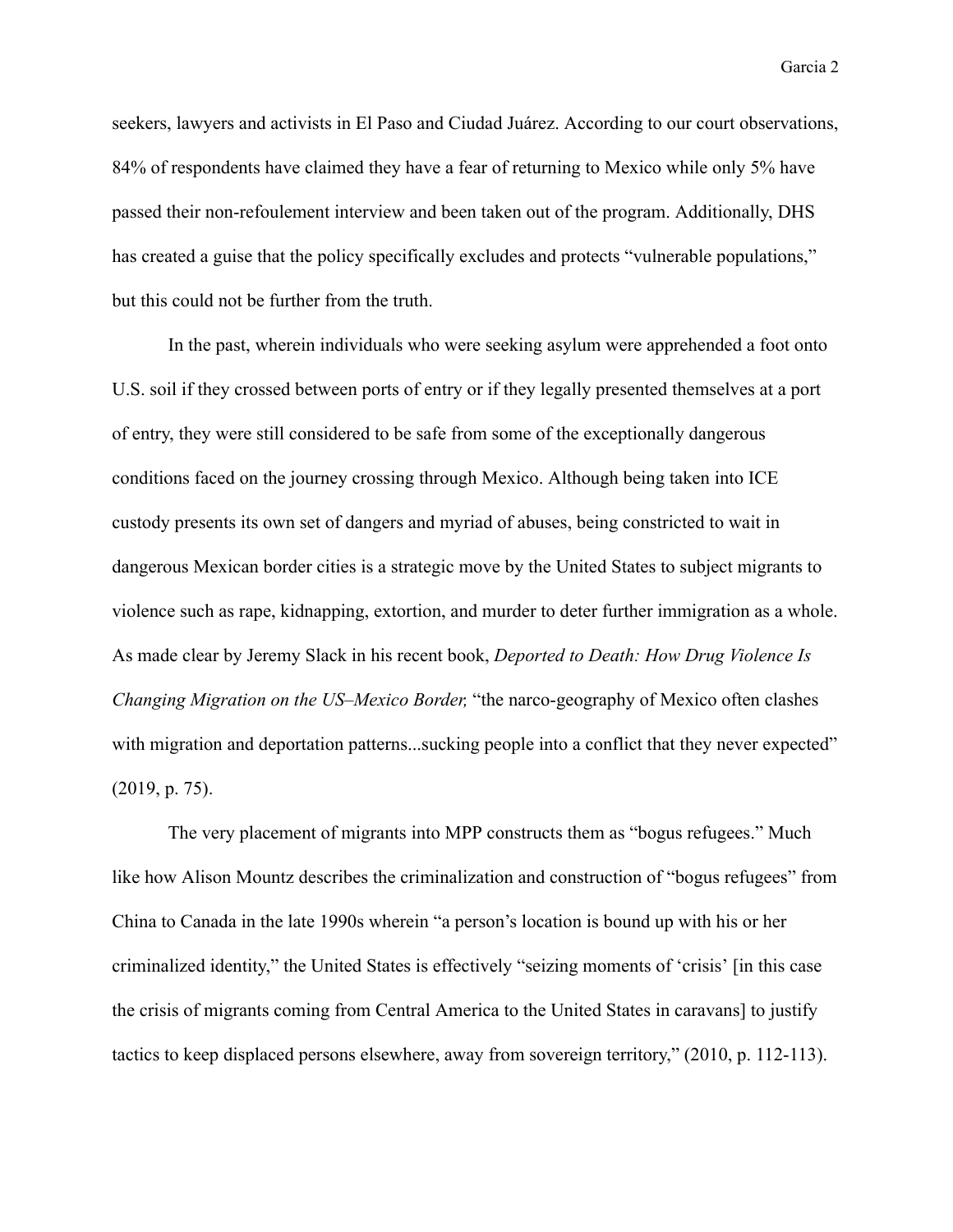Therefore, the physicality of keeping asylum seekers in Mexico reinforces the notion that these individuals are criminals who need to be kept away from the entire geographical sovereign territory of the United States, not even within the confines of a detention center. The official name, "The Migrant Protection Protocols" would suggest that the goal is to protect people from migrants and not the other way around. By altering the geography of the state to encompass both sides of the U.S./Mexico Border it demonstrates the importance of acknowledging how states operate outside of their boundaries (Agnew 1992).

The impacts of this criminalization and shifting of geography can be further explained through Cecilia Menjívar's theory of legal violence. "The concept of legal violence incorporates the various, mutually reinforcing forms of violence [such as structural and symbolic] that the law makes possible and amplifies" (2012, p. 1384). While Menjívar focuses specifically on the laws' violent impacts on the three main facets of immigrant incorporation (family, work, and school), I expand further on her definition to include the physically violent effects that are directly caused by immigration law, in this case the Migrant Protection Protocols. Legal violence also "exposes the contradictions on which the formulation and implementation of immigration law rests: the various laws at federal, state, and local levels today seek to punish the behaviors of undocumented immigrants but at the same time push them to spaces outside the law" (Menjívar, 2012, p. 1385). MPP highlights just that. Being forced to remain in Mexico is in itself a form of punishment enforced by the law, but it also pushes them into a place absent the responsibilities or protections of the United States's Constitution -- Mexico. While the effects of the policy can also be seen as forms of symbolic and structural violence, the notion of legal violence is more apt because "it is embedded in legal practices, sanctioned, actively implemented through formal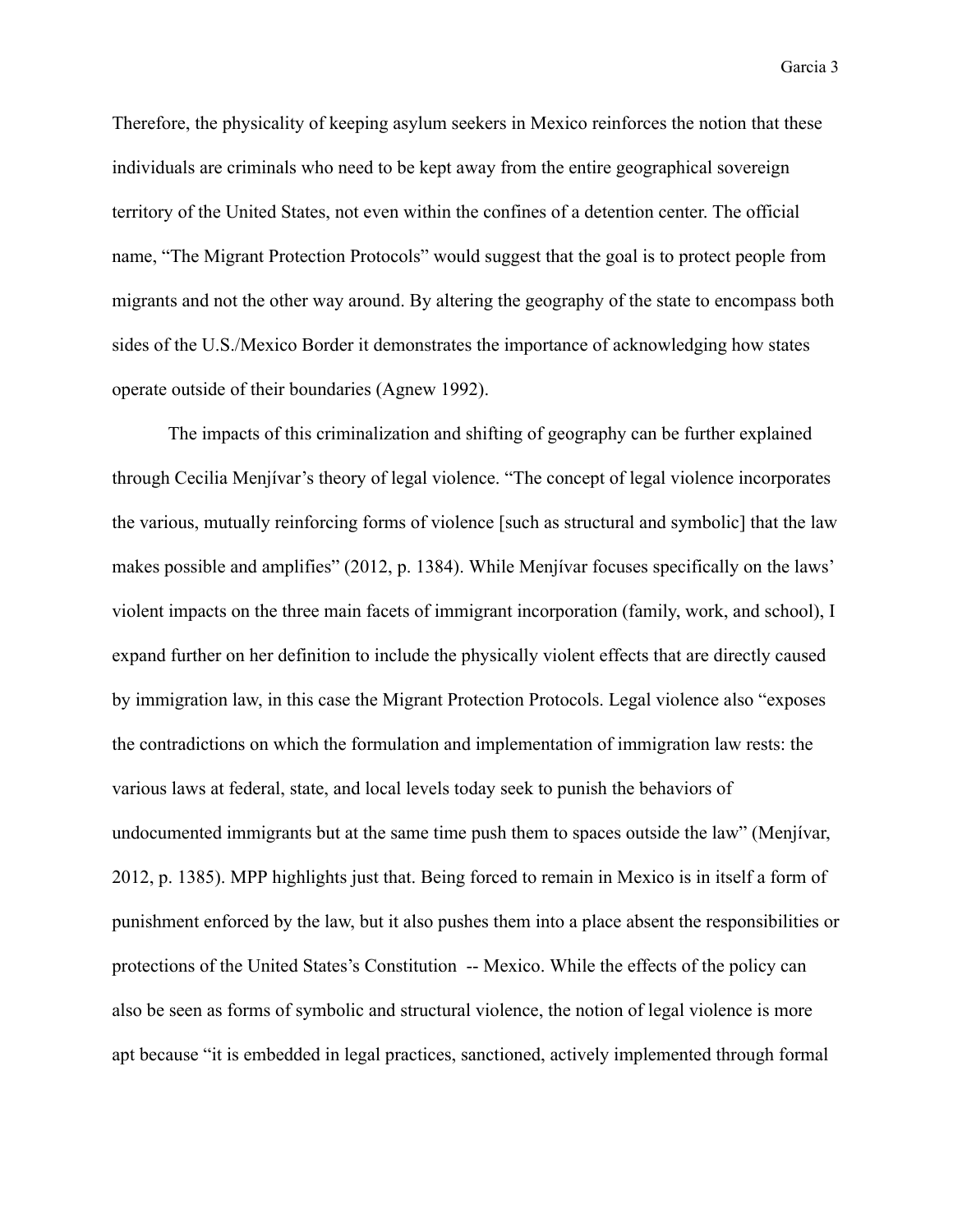procedures and legitimated--and consequently seen as 'normal' and natural beaucase it 'is the law''' (Menjívar p. 1387).

There are countless anecdotal stories that have unfolded over the last several months and during my participatory fieldwork that unfortunately exemplify the violent human impacts of the Remain in Mexico policy. Rape, murder, and extortion are all too common of an occurance that migrants face when placed to wait in Mexican border cities. One individual working at CAIM (Centro de Atencion Integral a Migrantes) in Ciudad Juárez told me that they had never faced so many instances of getting to know someone and then the next week they disappeared -- possibly because they had been murdered or kidnapped. The case of Jose that I used to start this essay is a particularly vivid example of the purposeful ways that this program is designed to exacerbate vulnerabilities and expose people to new levels of violence with the hopes that they give up their legal claims to asylum.

Jose's mother would go days on end without being able to sleep, as well as his cousin who had no idea where Jose was in Juárez. As Menjívar states "increasingly lengthy and uncertain family separations, normalized in the context of enforcement today, bring to light the underlying contradictions of legal violence in immigrant communities: while the law seeks to remove them from society, by pushing them outside the boundaries of jurisdiction, it simultaneously includes them by criminalizing their presence" (Menjívar, 2012, p. 1403). This new method of family separation utilized by DHS represents one of the facets of Menjívar's legal violence: the drastic impact the laws have on family life. Jose being separated from his cousin and unable to connect with his family not only affects Jose, it impacts his entire family's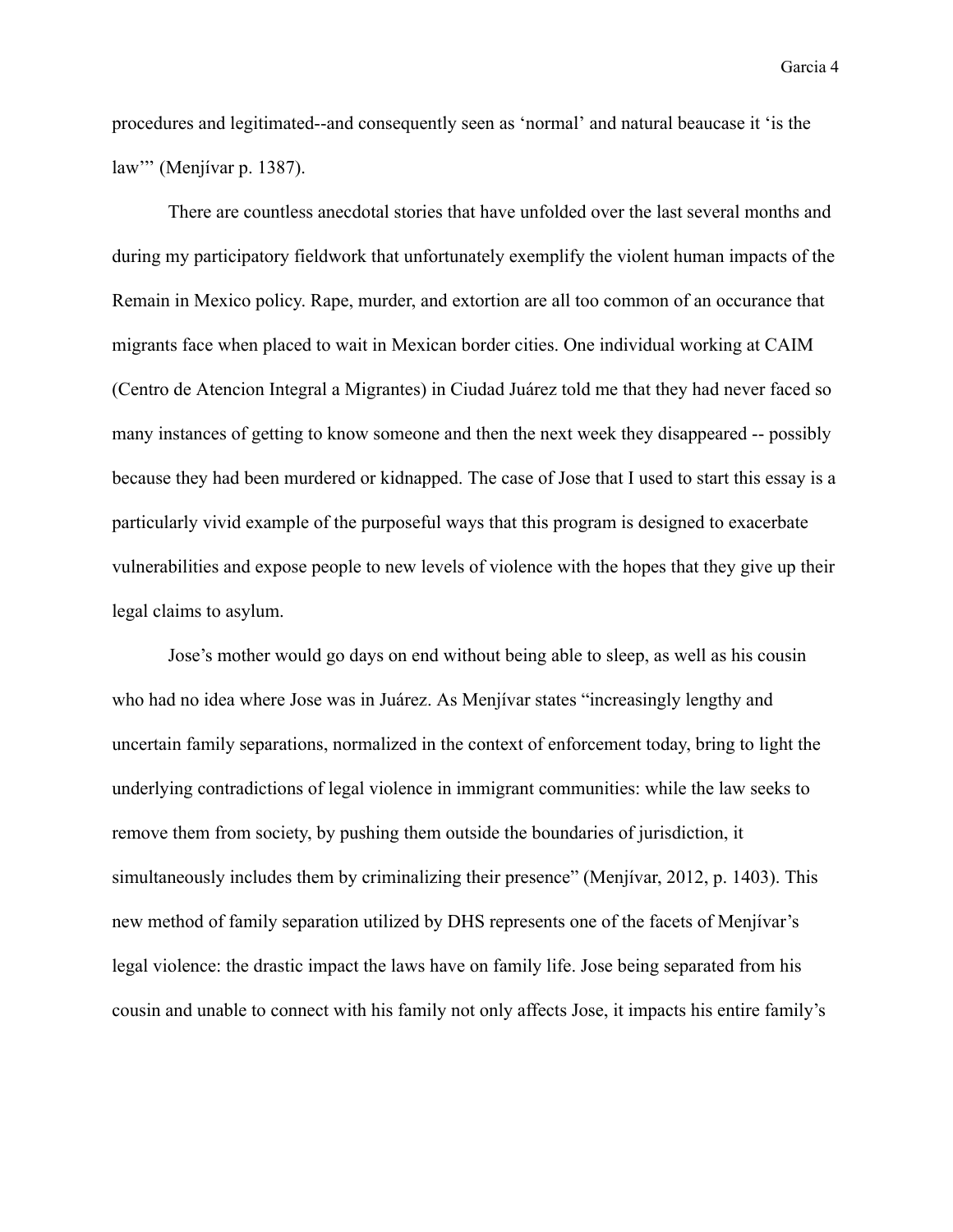*social suffering* that "potentially [causes] long-term harm with direct repercussions for key aspects of immigrant incorporation" (Menjívar, 2012, p. 1383).

For a few weeks, Jose's family was unable to locate him. He spent nights sleeping in the streets of Juárez but eventually was able to make it to a shelter called Buen Pastor, unaware of how he was able to get there. Once he arrived at the shelter, he was able to contact his family but there was nothing they could do to help him. With the assistance of good samaritans in Juárez, Jose was able to make it to his first court appearance on May 8th in El Paso where the non-profit I worked with, Hope Border Institute, noticed the vulnerability of Jose's situation during their court observation. At his hearing he did not know where he was, his birthday, or how old he was.

When Hope Border Institute tried to notify the court of Jose's clear mental disability which should exclude him from MPP, the judge claimed he had no jurisdiction to remove Jose from the program and he was immediately bussed back to Juárez once the hearing was over. Jose then disappeared from those who initially flagged his case to the authorities. In what seemed like a miracle, one of the non-profit researchers, Edith Tapia, randomly found Jose at a shelter in Juárez three months after his initial court hearing. She said "it was like finding a needle in a haystack." It was revealed that Jose had been kidnapped and extorted during his time in Juárez. Several high profile events attempted to pressure DHS into removing Jose from MPP including a Bishop from El Paso accompanying him and another family across the border, and discussing the case with officials, who, at first agreed to release him, but later returned him anyway.

Even though the court was witness to Jose's severe cognitive disability, forcing him back to Mexico is precisely the form of violence Menjívar describes as "legal, sanctioned, and legitimated through formal structures of power that are publicly accepted and respected"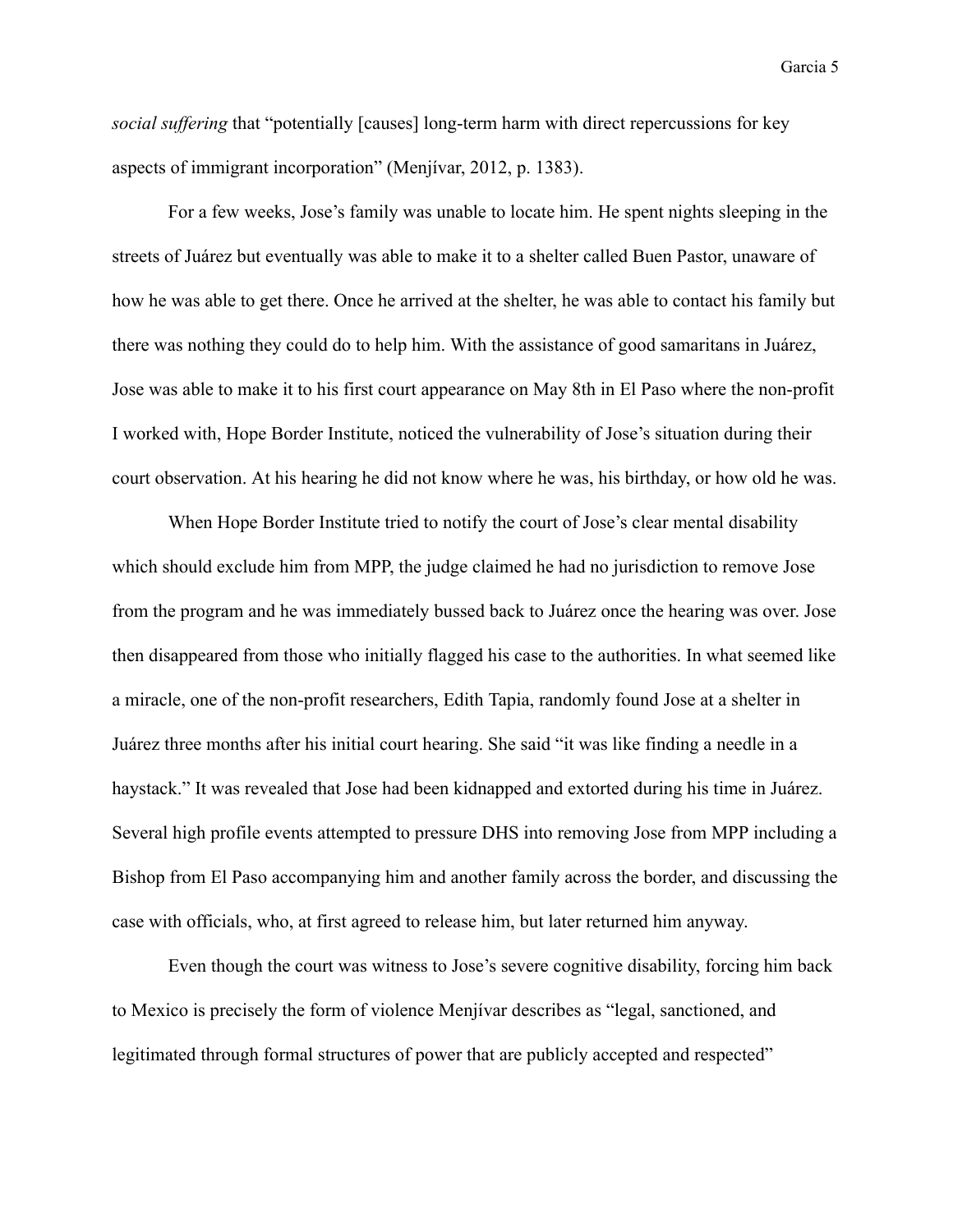(Menjívar, 2012, p. 1413). In MPP, judges have practically no jurisdiction over certain cases, as DHS always makes the final decision about keeping them in the program. The judge in MPP court only refers migrants to non-refoulement interviews, in which asylum officers evaluate claims of fear of returning to Mexico with an incredibly high burden of proof. Additionally, migrants in immigration court, including within MPP, are not entitled to attorneys and they must seek them out on their own which is virtually impossible to do with limited access as migrants wait in Mexico. "According to the latest court records available, as of the end of June 2019, a total of 1,155 MPP cases had already been decided. Yet only 14 of these—just 1.2 percent—were represented by legal council" and none had been successful (TRAC). To date there have only been a handful of people to win their cases in asylum.

Luckily, Jose was one of the 1.2% able to be represented by an attorney for his following hearings. Since his doctor's note from El Salvador and his clear signs of cognitive disability were not enough to take him out of the Remain in Mexico program, activists and his lawyer were able to have him further evaluated by a psychiatrist in Juárez. Like the doctor in El Salvador had diagnosed him before, Jose was once again evaluated to have the mental capacity of a 4 year old and this time was also diagnosed with anxiety and depression. At his next court date in July, the attorney representing DHS argued against the legitimacy of the doctor's note, stating that they had no idea of the credentials of the psychiatrist and the court should therefore omit this information and keep him in the Remain in Mexico program. This time after his hearing, instead of being returned to Mexico, Jose was detained by ICE for two weeks while his lawyer attempted to fight on his behalf to have him released. Thankfully in this case, after 11 torturous months of continually being returned to Mexico, Jose was released from ICE custody and with the help of a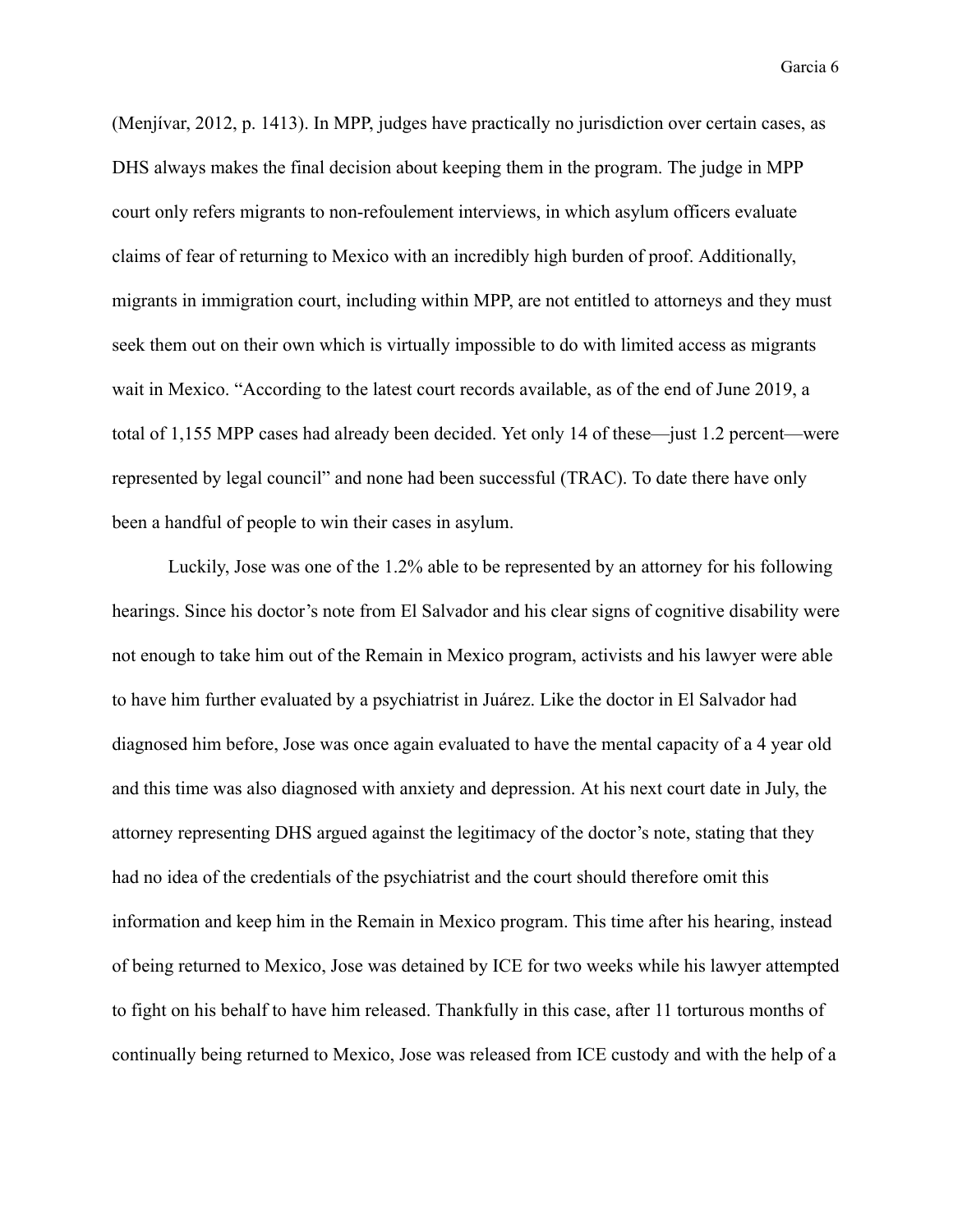charity in which people donate unused airline miles, he was flown to his mother and siblings. His asylum case is currently being moved to Virginia, where he is now residing with his family.

Unfortunately, Jose's case is not the only one we observed where an individual with apparent cognitive disability was not granted a competency hearing or taken out of the Remain in Mexico program. In another instance during one of our court observations, an older gentleman had no idea which country he was in and could not even speak in complete sentences. The judge continued to rephrase her questions in a way that would bring him to a yes or no answer when he was obviously confused about everything that was happening. He was returned to Mexico after the judge stated he was competent enough to be in the program as he was able to respond to her questions, even though she had coerced answers out of him. Those with mental disabilities are just one example of individuals who could be considered part of "vulnerable populations" who have not been excluded from the legal violence of MPP.

Another frequent trend of Remain in Mexico's cruelty is the majority of those placed into the program are family units, with many families who traveled together being separated at the border when they arrive. Additionally, when observing in MPP Court, the courtroom overflows with families and the sounds of children crying. Over the weeks, the docket (the list of the respondents and their hearing) continued to grow. Mothers have to attend to their infants and young children as they respond to the judge. During their crucial removal hearings, they are offered no assistance with their children. We observed women who had to breastfeed while the judge was questioning them, with the judge becoming irritated that the mother's full attention was not directed to answering his questions.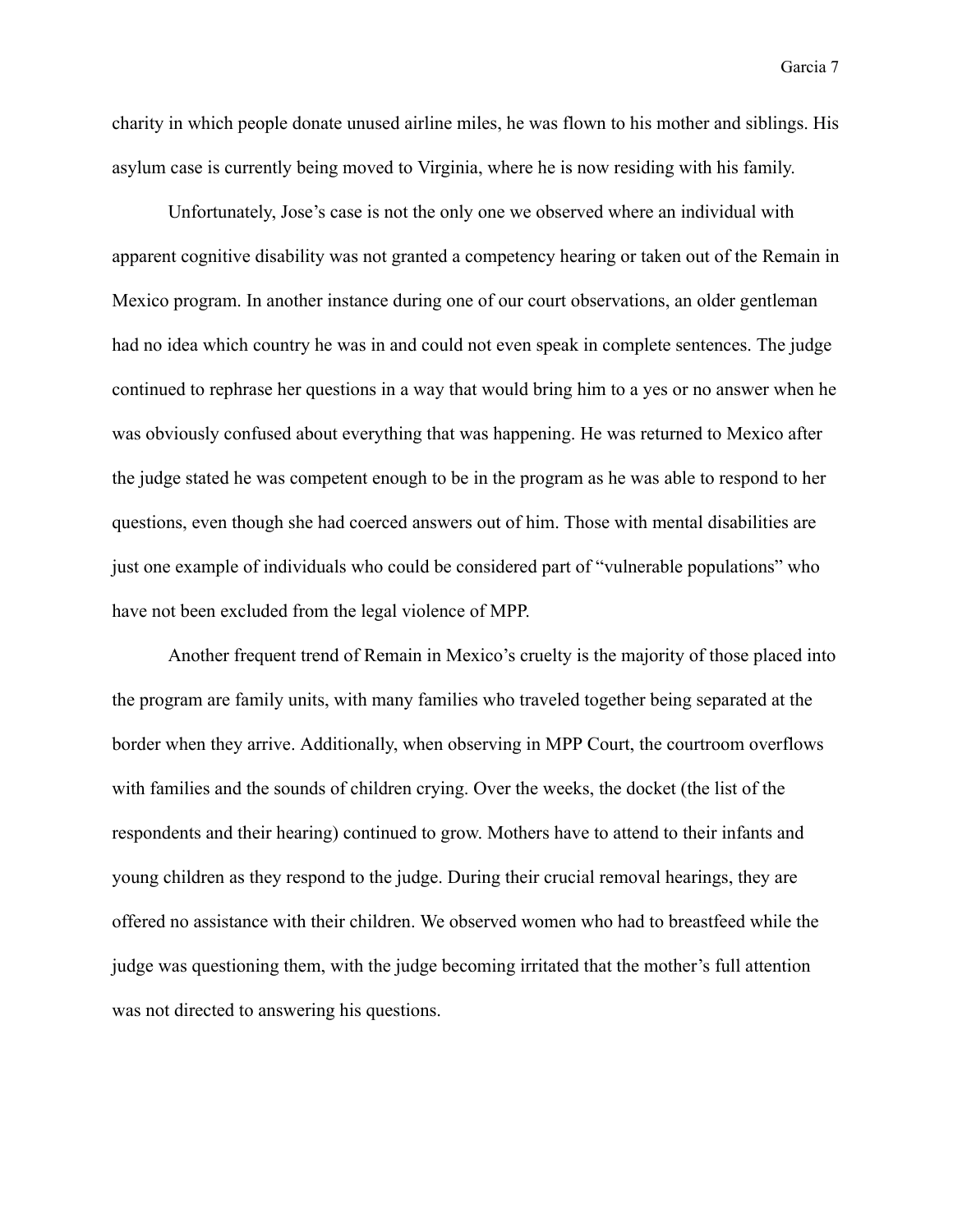In another case we witnessed, a woman named Fatima was separated from her 5 year old daughter and her brother and she was placed into MPP upon arriving to the U.S./Mexico Border. During her hearing after she had already been sent to wait in Mexico, she courageously took it upon herself to tell the judge and the rest of the courtroom her deeply personal story in an effort to advocate against the Remain in Mexico program. After the judge asked all respondents if they had any questions, Fatima shakily stood up in tears and told the court that she was raped when she was 13 years old and because of this she had not been able to register herself as the mother of her daughter since she was too young to even do so. Because of this age constraint, Fatima's parents had to be listed as her daughter's parents. When she arrived at the border, Border Patrol separated Fatima from her daughter because she was not listed as her mother on her daughter's birth certificate. Fatima then begged to be reunited with her daughter, not knowing where she was for the past three months she was in the program, and to be taken out of MPP because of the dangers of Mexico she was facing. The judge responded to Fatima saying he was sorry about what happened to her but there was nothing he could do to help her.

While MPP attempts to create a guise that it is a set of orderly protocols protecting migrants and citizens in the United States, in reality it is calculated chaos. There are no "protocols" to really even determine who is placed into the program and who isn't. This results in family separation as well as putting migrants into even more dangerous situations in Mexico to deter them from pursuing their asylum claim. When respondents do not show up to their hearings, they are ordered to be deported "in absentia," regardless of the reason for not showing up to their hearing. As seen in Fatima's case, individuals beg to be reunited with their family and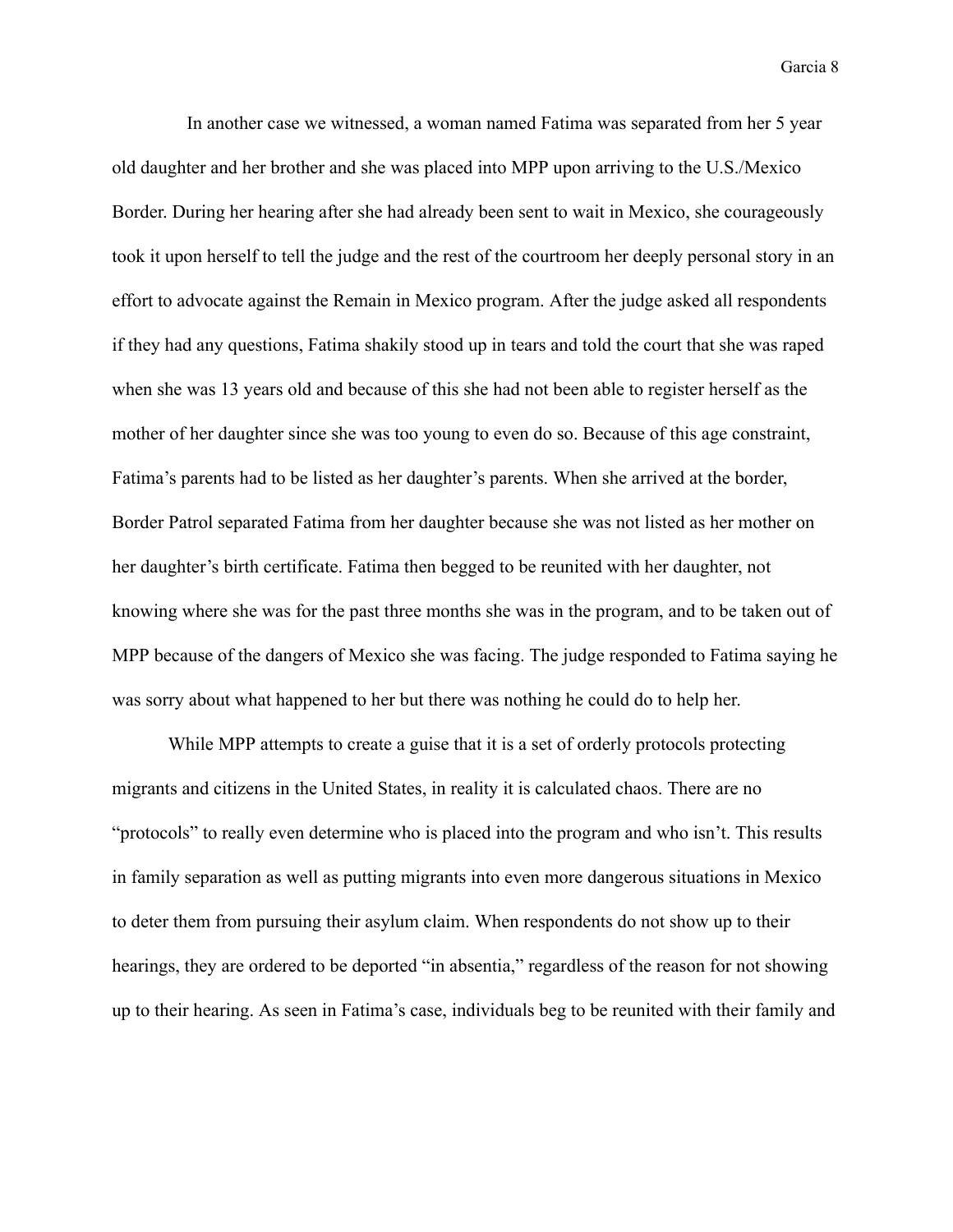to be taken out of Mexico because of how dangerous it is. Yet, the judge has absolutely no power over taking them out of Mexico or helping reunite families.

Any semblance of guidance for migrants in MPP has ultimately been eliminated to cause even further confusion both for the migrants themselves and for the judges. There is a shortage of pro bono and low-cost attorneys in the areas where MPP is executed and many simply will not take MPP cases because they need to cross the border to communicate with clients. As stated earlier, for the thousands of migrants who need legal help and guidance, it is rare for migrants to be able to be represented by an attorney and they then must advocate for themselves. 90% of individuals who represent themselves are denied asylum versus 57% of total asylum claims. MPP is likely to be even worse. During our court observations, several respondents would attempt to inform the judge that it was impossible for them to find an attorney to help them, especially while waiting in Mexico and having practically no way to contact a lawyer who is in the U.S. side of the border. In one case there was even one respondent who told the judge that he had gotten in contact with an attorney, only for the attorney to end up telling the respondent that he could not represent him because he did not want to go to Juárez to meet with him because it is "too dangerous."

When MPP was first instigated, individuals called "friends of the court" were able to conduct "Know Your Rights" presentations for everyone, and particularly for those who did not have attorneys to guide them through the confusing legal process. Friends of the court are volunteers who have vast legal knowledge to assist respondents throughout the proceedings. During hearings, the friends of the court would help respondents ensure they had the correct paperwork they needed as well as assisting with answering questions about the process. While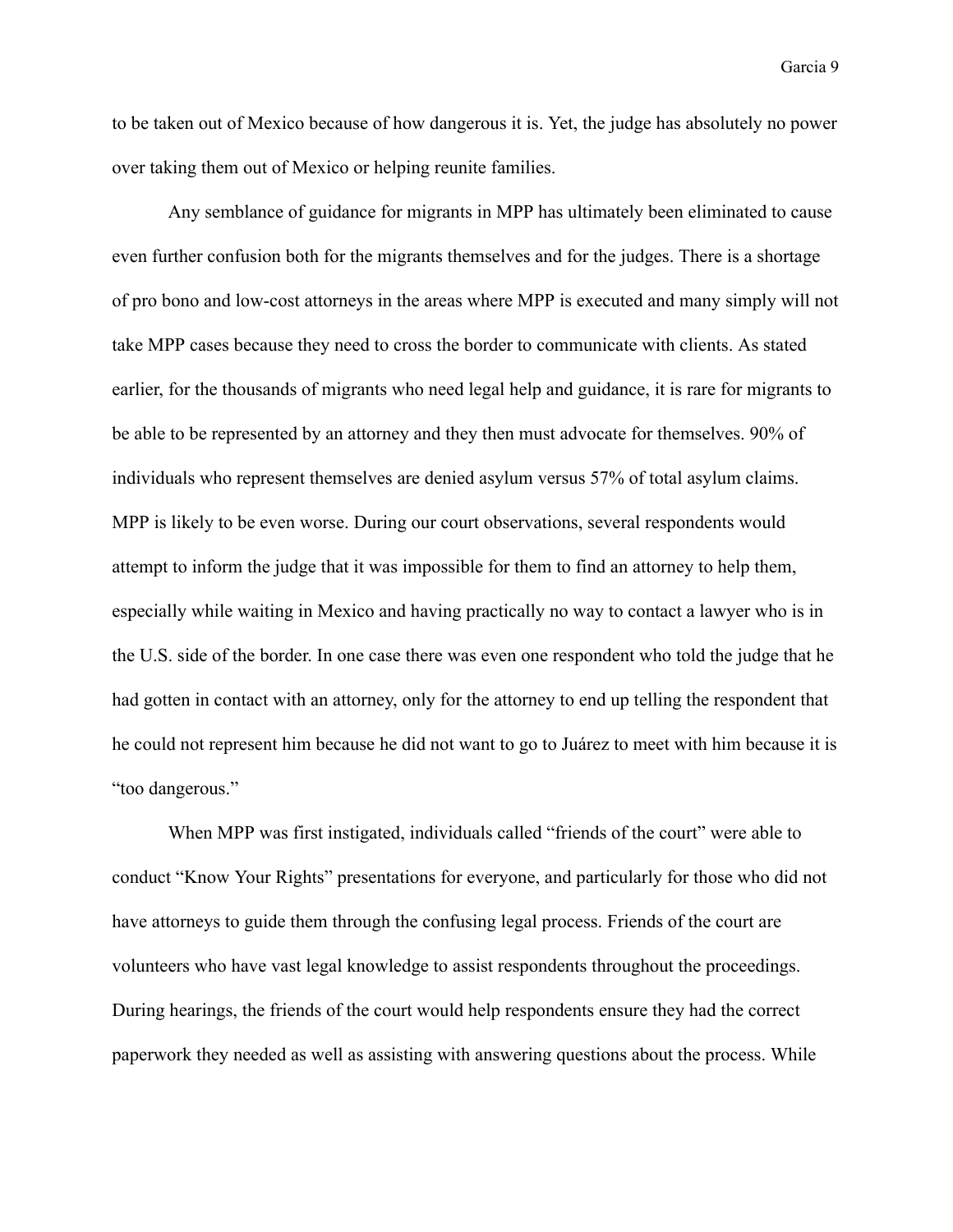friends of the court could not give exact legal advice, they were immensely beneficial for everyone involved with MPP. The judge would not have to repeat themselves as frequently, hearings were conducted more efficiently, and respondents were able to know their rights before even starting their trial. The friends of the court would also encourage respondents to maintain faith in continuing to search for an attorney, knowing how important it is for their cases. Scared and confused, when the judge would initially ask all respondents in the courtroom if they were afraid of returning to Mexico, they would hesitate at first because they believed saying yes would impact the outcome of their asylum trial. Friends of the court were able to advocate to the respondents to speak up if they were afraid and on several occasions the courtroom would go from no one saying they were afraid (out of fear it would impact them), to afterwards when all respondents had the courage to admit that they were in fact afraid of returning. In a violently strategic manner, the court in El Paso decided to completely eliminate friends of the court. They can no longer give know your rights trainings, or even speak to the respondents in the courtroom.

Through eliminating friends of the court, which was the only semblance of legal guidance and hope available to the majority of migrants in MPP, the court strategically implores legal violence even further. The structural domination of the court itself transforms "as a form of violence due to the blurring of immigration and criminal law that leads to a progressive exclusion of immigrants from 'normal' spaces and societal institutions" (Menjívar 1391). MPP court becomes a vessel that no longer follows the societal and institutional normalcy that even a regular immigration court would have. Through purposeful and frequent changes meant to confuse everyone involved, migrants are forced into even more uncertainty in a space that usually is supposed to be structurally organized.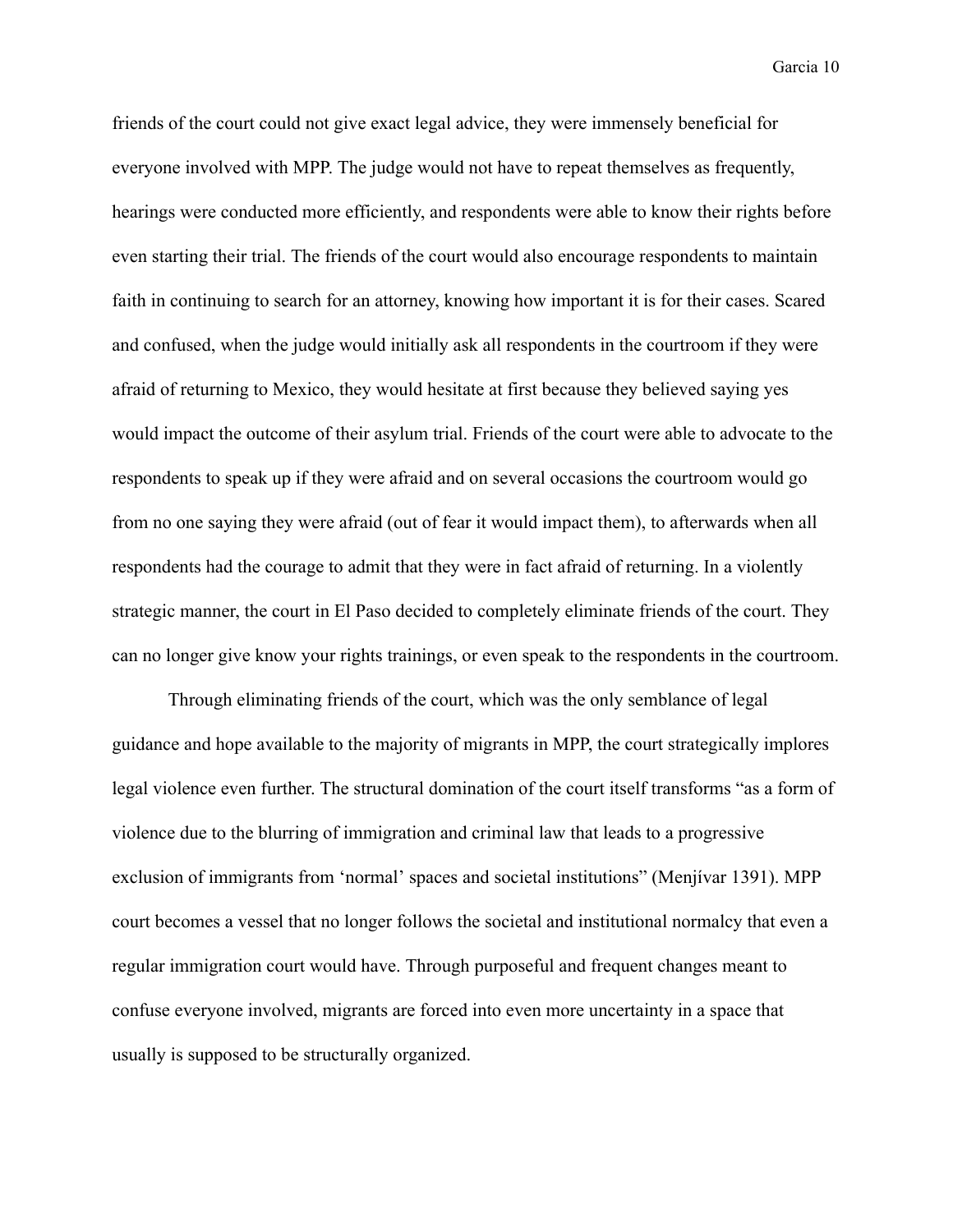DHS attempts to claim that the Migrant Protection Protocols protect migrants themselves as well as the general population of the United States -- it states that "MPP will help restore a safe and orderly immigration process,....and reduce threats to life, national security, and public safety, while ensuring that vulnerable populations receive the protections they need" (Department of Homeland Security). Menjívar states that legal violence manifests itself in a way that appears "to have the positive objective of protecting rights or controlling behavior for the general good, [yet] simultaneously gives rise to the practices that harm a particular social group" (p. 1387). As we have shown, the Remain in Mexico program is the epitome of legal violence. In this seemingly liminal period, migrants are forced to experience the consequences of legal violence not just within the United States, but are now faced with the physically dangerous conditions of being forced to wait in Mexico as the state has altered its geography to now encompass both sides of the border.